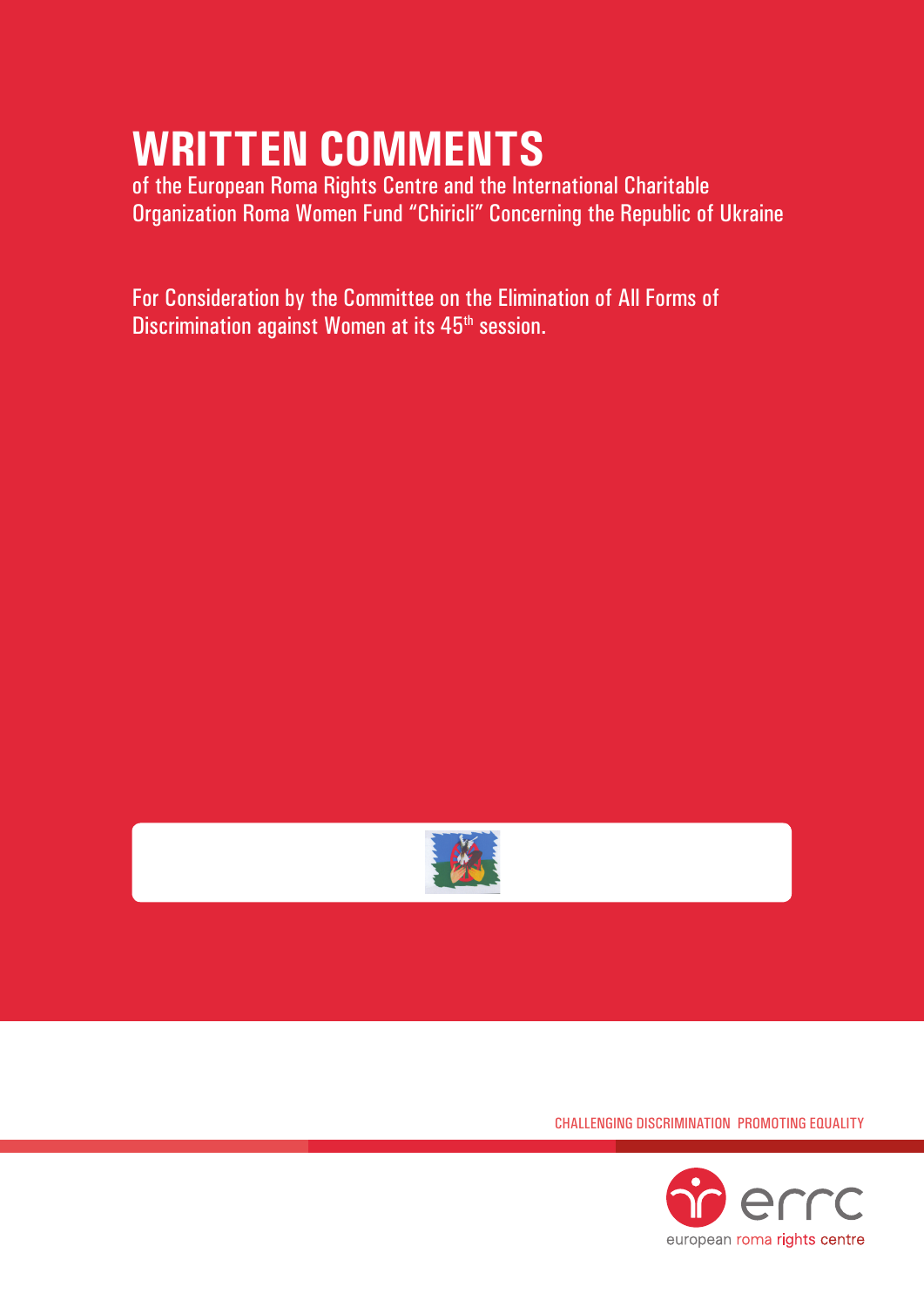## **tablE of contents**

| H. | <b>Overview</b>                 | 3  |
|----|---------------------------------|----|
|    | <b>II</b> Freedom From Violence | 4  |
|    | <b>III</b> Access to Education  | 6  |
|    | <b>IV</b> Access to Employment  | 8  |
|    | <b>V</b> Access to Health Care  | 9  |
|    | <b>VI</b> Recommendations       | 11 |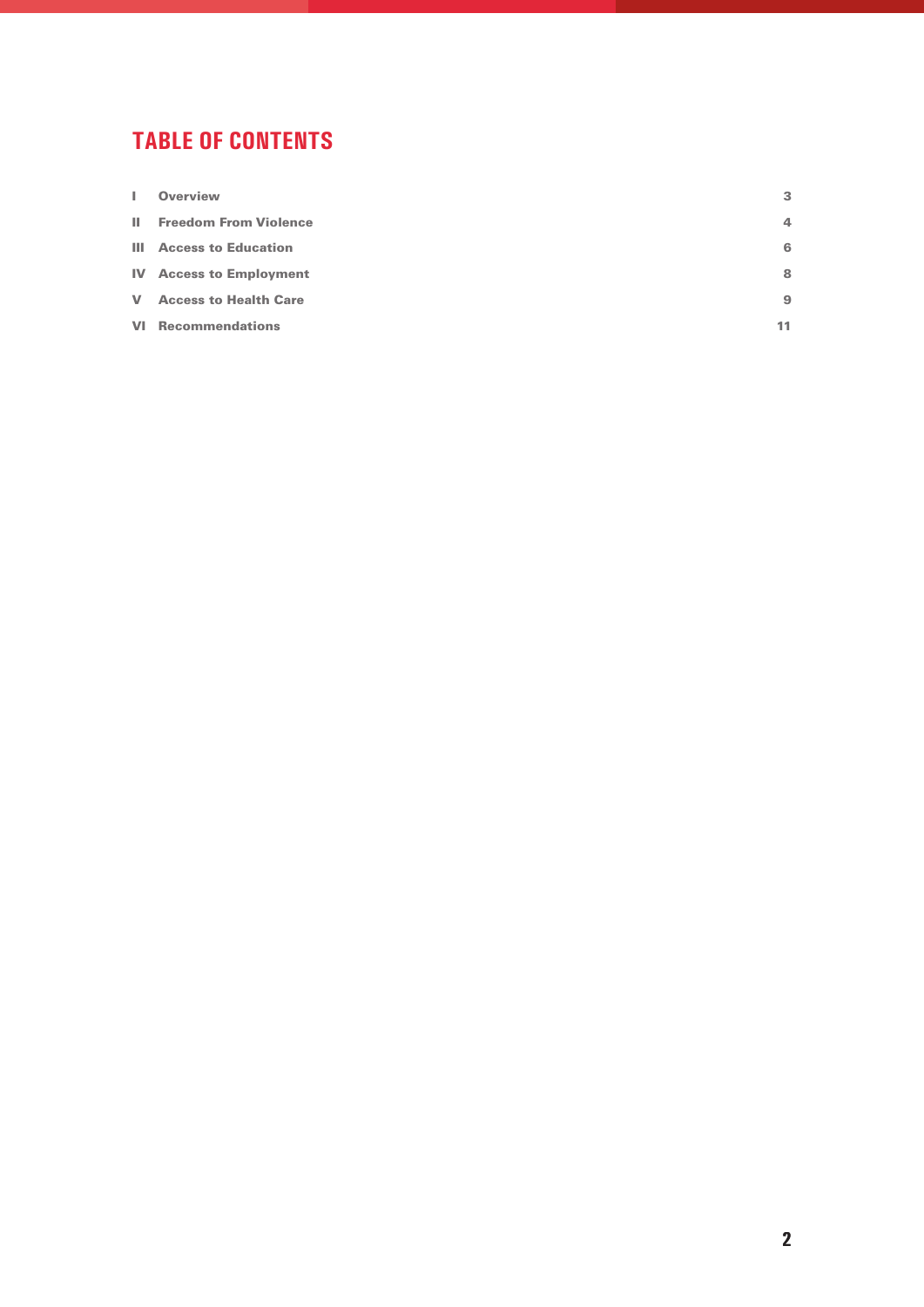### **OVERVIEW**

The European Roma Rights Centre (hereafter "ERRC") and International Charitable Organization Roma Women Fund "Chiricli" (Chiricli) hereby presents written comments on the situation of Romani women in Ukraine to the United Nations Committee on the Elimination of Discrimination Against Women (the Committee) for consideration in its review of the Republic of Ukraine's compliance with the Convention on the Elimination of All Forms of Discrimination Against Women (the Convention).

The need for a specific shadow report on the problems experienced by Romani women in Ukraine flows from the total lack of information about the situation of Romani women contained in the State report which covers the period 1999-2006,<sup>1</sup> despite indications that Romani women are one of the most vulnerable groups in the country.

According to the 2001 census in Ukraine, 47,917 persons declared themselves to be Romani.2 Unofficial sources estimate the number of Roma to be between 200,000 and 300,000 persons;<sup>3</sup> approximately half of them are female. Roma live throughout the country; however, population density varies. The largest concentrations of Roma live in the following regions: Odessa, Poltava, Cherkassy, Donetsk, Dnipropetrovsk, Kharkov, Chernovtsy and Transcarpathia.<sup>4</sup>

This submission is based on ERRC research from 2006<sup>5</sup> on the general situation of Roma in Ukraine and further research conducted jointly by the ERRC and Chiricli between July and October 2009 on the situation of Romani women in Ukraine.<sup>6</sup> The research was carried out in several regions of Ukraine including Odessa, Kiev, Donetsk, Kharkov and Transcarpathia. In total, 240 Romani women of different age groups were interviewed. The research shows that Romani women in Ukraine face serious problems in every field of their social life and within their domestic environment as a result of discrimination on the basis of gender and their membership in a disadvantaged ethnic group, as well as widespread poverty.

The human rights situation of Romani women is aggravated by the fact there is no comprehensive anti-discrimination law in Ukraine via which Romani women can seek to defend their rights and challenge abuses when these occur. This is especially worrying in a light of the fact that Romani women in Ukraine are at times subject to a multiple and/or intersectional discrimination. Although the Constitution and the Criminal Code include certain provisions that condemn the infringement of principles of equality, there is no comprehensive anti-discrimination legislation that effectively bans racial or ethnic discrimination. The absence of adequate provisions in civil or administrative law, or in related regulations, to expressly prohibit non-criminal acts of racial or ethnic discrimination effectively enables and promotes harms of this kind. In practice, there are few or no procedural mechanisms in place for a victim of racial discrimination to lodge an effective complaint.

In September 2005 a new law on equal rights of men and women was adopted in Ukraine (the Gender Equality Law).<sup>7</sup> In 2006, a state programme on gender equality was introduced as a first step to ensure implementation of the principles of the law. There has been an ongoing consultation with NGOs In the development of the law and the programme concerning gender equality however, no Romani women were included or invited to these consultations.8 A Commission on Gender Discrimination has also been set up. Research for this report revealed that the vast majority of Romani women interviewed are not aware of the law, the programme or the Commission; moreover they are not aware that it is possible to complain about discrimination to the Commission, without reference to the court.

- **1** Ukrainian Ministry for the Family, Youth and Sports/State Institute for the Development of the Family and Youth. Report on the implementation of the United Nations Convention on the Elimination of All Forms of Discrimination against Women. 2006. Available online at: <http://www2.ohchr.org/english/bodies/cedaw/cedaws45.htm>.
- **2** State Statistics Committee of Ukraine, *All-Ukrainian Population Census 2001*: [http://www.ukrcensus.gov.ua/g/d5\\_other.gif](http://www.ukrcensus.gov.ua/g/d5_other.gif).
- **3** Ukrainian Institute for Social Studies, International Renaissance Foundation. *Analysis of Real Problems and Needs of Roma People in Ukraine*. Kiev, October 2003, p. 7.
- **4** Muller, Stefan and Chiricli. *Development of a Comprehensive National Plan for Roma in the Ukraine*. Assessment Report for the Council of Europe and the European Commission. November 2008.
- **5** European Roma Rights Centre. *Proceedings Discontinued: The Inertia of Roma Rights Change in Ukraine*. Budapest, 2006.
- **6** The ERRC and Chiricli carried out this research with a team of Romani women activists, partner NGOs and volunteers including Oksana Szvets, Valentina Zolotarenko, the Roma woman's NGO "Miriclya", the Kharkov Roma NGO "Ame Roma" and the Merefa Roma NGO "Chachimo".
- **7** See Law 2866-IV from 08/09/2005, as adopted by the Parliament of Ukraine. Available at:<www.rada.gov.ua>.
- **8** According to information provided by Chiricli; December 2009.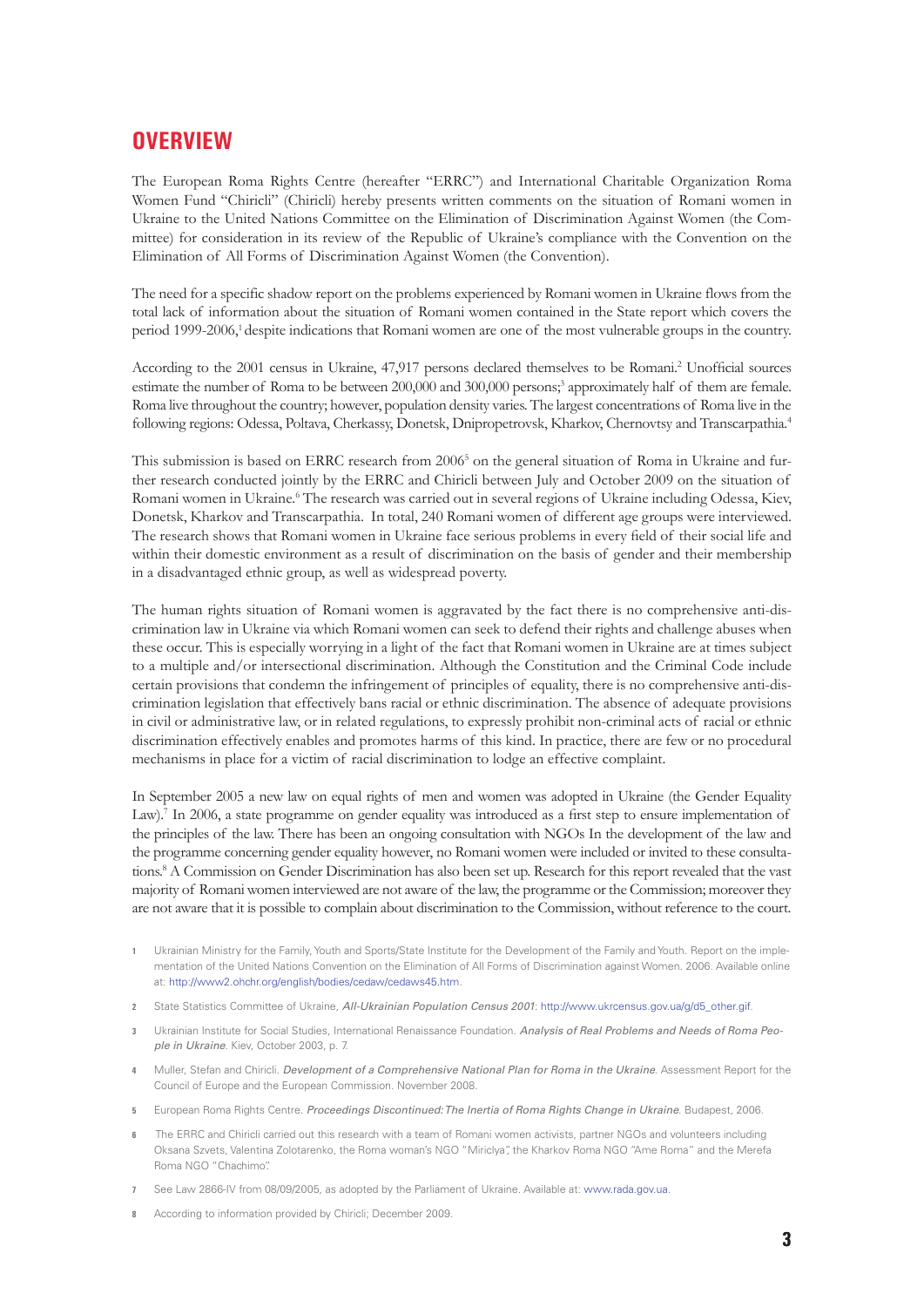To date, Ukraine has failed to adopt a comprehensive strategy for the inclusion of Roma. Ukraine also does not participate in the Decade of Roma Inclusion, an international initiative to facilitate improvements in the situation of Roma as regards education, employment, housing, health, gender equality and non-discrimination.

This submission intends to highlight the key areas of human rights concern for Romani women in Ukraine as related to the Convention. The ERRC and Chiricli hope that this report will help the Committee to formulate Concluding Comments and Recommendations for the Ukrainian Government to ensure that the rights of Romani women are fully respected.

Research undertaken by the ERRC and Chiricli focused on the following human rights concerns of Romani women in Ukraine:

- Violence, both physical and verbal, which Romani women experience both in wider society where they are discriminated against as "Gypsies" by both state and non-state actors and in their domestic environment as women;
- Education;
- Health care:
- Housing; and
- Employment.

## **FREEDOM FROM VIOLENCE**

ERRC research in Ukraine over the past 13 years indicates that violence against Romani women in the country is widespread and both outside and within the Romani community. Violence experienced by Romani women is exacerbated by a lack of mutual trust between Romani women and law enforcement authorities, which was evident in the research as numerous instances of harassment by the police were reported. During discussions about violence by law enforcement officials many interviewees were reluctant to speak openly or refrained from answering questions at all due to an apparent fear.

Out of 240 Romani women interviewed during research for this submission, 112 (46%) reported having experienced domestic violence, including both physical and psychological abuse. The State has not responded effectively to either prevent domestic violence, to punish offenders or to provide services to victims.

Within wider Ukrainian society, the majority of Romani women reported having experienced violence in various spheres of life. Some interviewees recalled having experienced abusive, offensive or discriminatory remarks in their homes, when on the markets selling goods, which is the main occupation of Roma in Ukraine, in hospitals and in schools. As one example, a young woman from Yasinovka stated, *"For several years now, I have stood and traded at the local market. All of this time we have had to fight and brawl with non-Romani traders. They think that all Roma are illiterate and unaware of their rights and therefore they pick on me."*<sup>9</sup>

Acts of violence perpetrated by non-Roma against Romani women in Ukraine can reach particularly extreme levels and can target individuals over long periods of time. According to ERRC research, over the period of a year from January 2004 until January 2005, Ms O. Stefanko's family was the subject of systemic attacks of violence by non-Romani inhabitants of the village of Komjaty in the Zakarpatia region. The culmination of events occurred on 2 January 2005 when at about 12:00 PM six persons broke down her gate while verbally assaulting and threatening to kill Ms Stefanko and her children. The attackers also threatened to rape the females of the family. A shot was fired but no one was injured. The next day Ms Stefanko reported the attack to the Vynogradiv police. Two days later on 5 January, the family was informed that the police refused to begin a criminal investigation. With financial assistance from the ERRC, a Ukrainian lawyer was appointed to represent Ms Stefanko in action against police treatment of the family as well as the police's failure to initiate criminal proceedings.<sup>10</sup>

**<sup>9</sup>** ERRC/Chiricli interview with a 37-year-old Romani woman. Yasinovka, Donetsk region.

**<sup>10</sup>** European Roma Rights Centre. *Proceedings Discontinued: The Inertia of Roma Rights Change in Ukraine*. Budapest, 2006, p.56.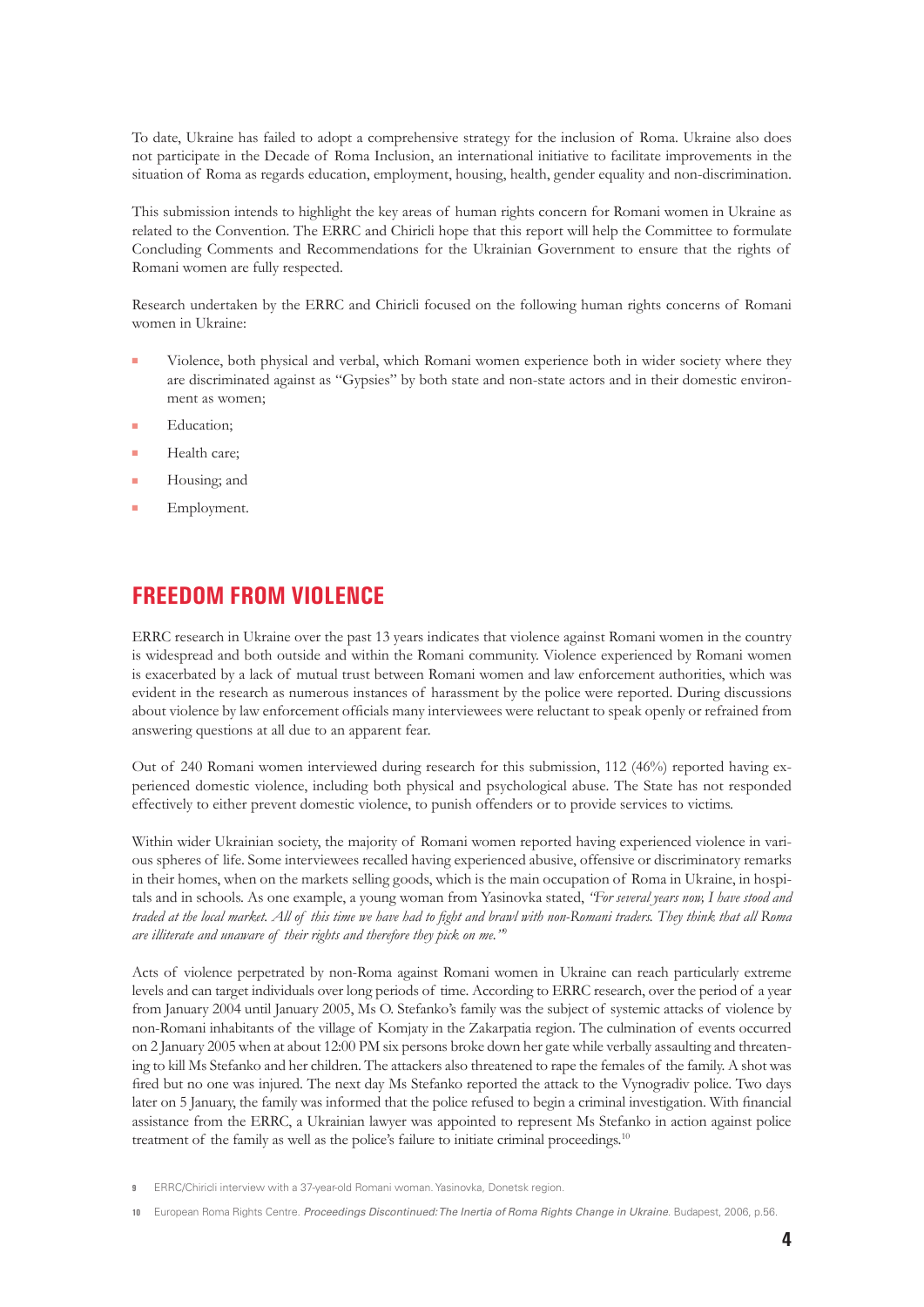Of those who experienced violence, only 4 women (3.6%) from Kiev and the Kiev region stated that they turned to the police to report violent incidents.

ERRC documentation over the years indicates a widespread practice by Ukrainian police officers of extorting money from and otherwise abusing Romani women and men.11 Discriminatory remarks by police officials about Romani women have also been disseminated in the media, setting the tone for police interactions with this group. For example, on 13 April 2006, the newspaper Dosie 02, published by the Ministry of Interior, included an article quoting a police officer from the Reshitilovsky district police department, as having stated:

*"Gypsies often visit houses under different pretences: to buy nuts, to drink water, swaddle the baby, fortune-telling, selling, money changing, etc. Most often, they obtain the money by fortune-telling […] and there was one occasion last year, where the circumstances warranted an opening of criminal investigation. In that particular case, Gypsies robbed the family of 6 thousands hryvnas and 700 dollars. They entered the house allegedly to swaddle their baby. While one old Gypsy woman fussed about the child, another one entered the house and took away all the money…Gypsies look out for their victims by speaking to the neighbors of a prospective victim. As soon as they find pensioners living alone, they immediately do their "black" deal. Therefore, we are warning the population of a region: when Gypsies appear in a village, you should necessarily call the district department of police. In response to your appeal the investigative group or local policemen will get there immediately. They will take specified persons to custody, bring them to the district department, take their photos and finger-prints, will write their passport data and will place this information into records."<sup>12</sup>*

Discriminatory attitudes towards and the mistreatment of Romani women and men by police makes it unlikely that the same police officers would respond effectively to complaints of violence by Romani women.

In some instances, police do appear to respond to domestic violence against Romani women, though the adequacy of the response is questionable: *"I turned to the police several times over the nightmarish behavior of my father, who battered my mother and their children repeatedly. […] The police would come and take my father away, jail him for the maximum of 15 days and that would be it before a new incident. Whenever the policemen did not want to waste their time to solve these problems, they just did not respond to the call; they were confident that no one would complain against them."<sup>13</sup>*

The high proportion of men working in law enforcement gives rise to gendered responses to domestic violence against women, including Romani women. The distinction between ethnic discrimination and gender discrimination in this area can be quite blurred for Romani women, while clear evidence of multiple discrimination is difficult to ascertain in individual cases. One interviewee noted: *"The neighbors called the police when I was beaten by my husband but the reaction of the police was not very active. We live in a small town where everyone knows each other and often the police officials are good friends with our husbands or their classmates. They do not want to interfere in the problems of Romani families because they believe that the people themselves will settle the affairs […]. It is not accepted with us to turn to the police, it's a shame, you can not do so, we do not trust the police officers."<sup>14</sup>*

Considering all responses to questions about domestic violence and the state response to such by the Romani women interviewed for this submission, the ERRC/Chiricli researcher from the Kiev region summarised her research findings in this area as follows: *"Only a couple women turned to the police. Some women said that their neighbours*  turned to the police. The reaction of the police is practically identical in all cases: They tend not to interfere and they advise the involved *parties to deal with their families themselves. In reality they do not want to interfere in the relations of Romani families because that would create unnecessary trouble for the police."<sup>15</sup>*

Most Romani women have little to no trust in the ability of the police to protect them. The ERRC/Chiricli researcher from the Kiev region observed: *"How can you seek help from the police if in the daylight any Romani person can be unceremoniously stopped in the street, asked for papers, taken to the police station without any explanation, insulted, treated rudely and, in the worst case, accused of crimes that they have not committed."16*

- **11** European Roma Rights Centre. *Proceedings Discontinued: The Inertia of Roma Rights Change in Ukraine*. Budapest, 2006, p. 58.
- **12** Shebalina, Ekaterina. "After Presenting Themselves as Employees of a Pension Fund, the Criminals Took Away Three Thousand Hryvnas from the Elderly". *Dosie 02*.
- **13** ERRC Chiricli interview with Ms Elena S., a Romani woman from Kiev.
- **14** ERRC/Chiricli interview with Ms Tamara K., a Romani woman from Kiev.
- **15** Observations of Ms V.Z., ERRC/Chiricli researcher in the Kiev region.
- **16** Observations of Ms V.Z, ERRC/Chiricli researcher in the Kiev region.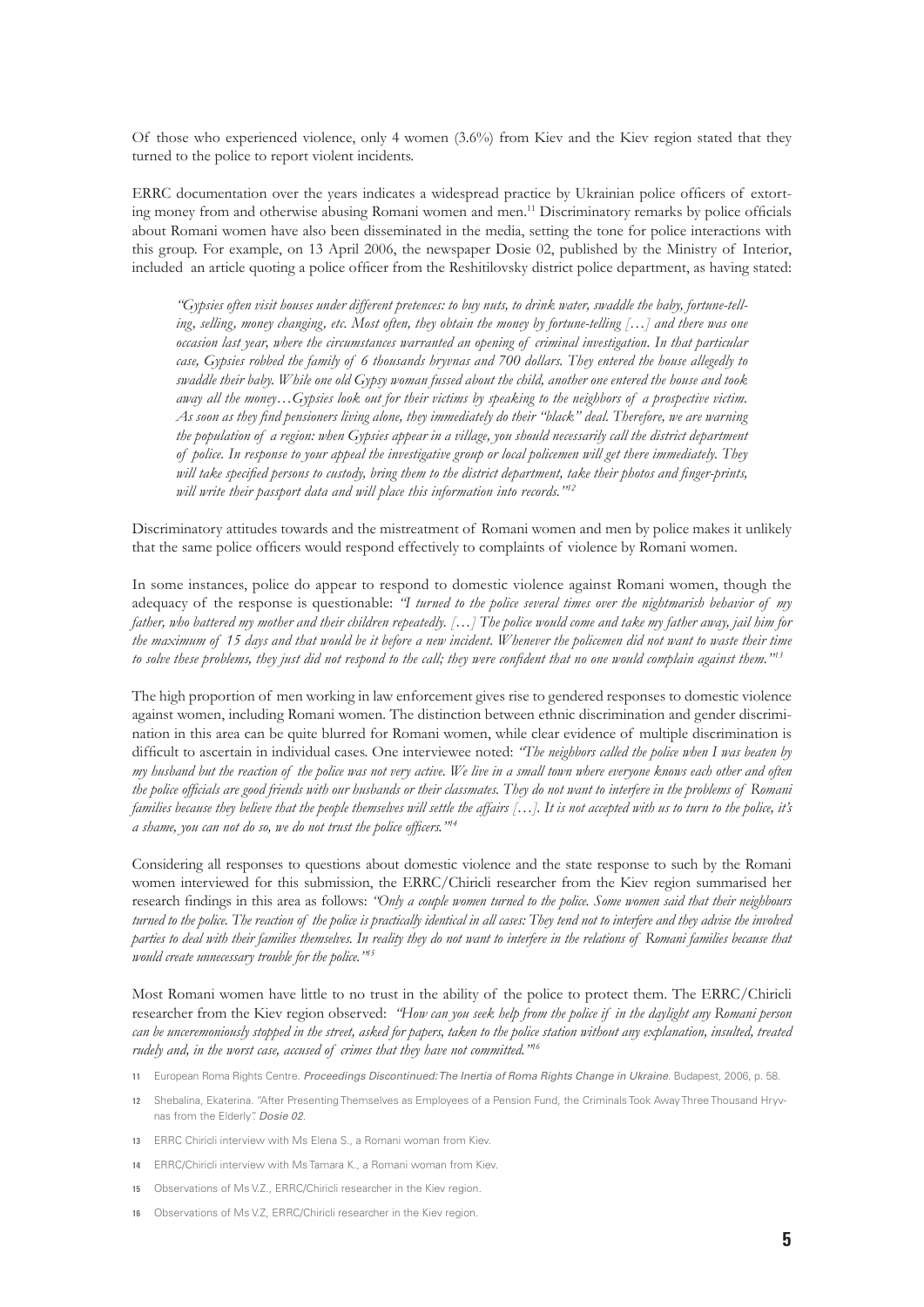None of the women surveyed knew about available services for the protection of violence victims, such as shelters and hotlines. As one interviewee stated, *"I have never turned anywhere for help and the only thing in my power was to leave my husband and to go live with my mother. Yet after some time the circumstances were such that I returned to my husband."17*

The majority of interviewees said that they rarely seek medical care after violent attacks occur within the home. On the one hand they are ashamed that the perpetrator is the family member. On the other hand, Romani women interviewed noted that it often happens that doctors refuse to provide medical assistance once they learn that the victim is Romani and state that they do not want to interfere. At the same time the interviewees acknowledged that there has been some level of positive change with respect to medical care and medical assistance, with several women indicating their satisfaction with the way they are treated in hospitals and other medical facilities.

Many of the Romani women interviewed expressed their desire to be able to come forward and seek help, including psychological assistance, within special networks in support of victims of domestic violence. Most of the women expressed the need for the establishment of special support centres and the dissemination of information among Romani women.

## **ACCESS TO EDUCATION**

Access to education was among the most serious human rights issues for Romani women in Ukraine, if not the most important.

Of the 240 Romani women interviewed in this study, 15 never attended school and 45 respondents did not graduate from primary school.

Of 70 Romani women interviewed in Sverdlovsk, Poroshkovo, Kharkov, Merefa, Donetsk, Mariupol, Kiev, Odessa and Makeyevka only 11 (15.7%) had completed 10 grades in school. Most Romani girls finish education between grades 5 and 8. Research conducted in Lugansk, Sverdlovsk and the Kharkov region showed that 7 out of 40 Romani women completed grade 8, while only 2 out of the 40 completed grade 10.

Among the 240 respondents, only three had graduated from a vocational school, one woman had graduated from a teacher's training college and had been employed for four years as a primary school teacher and two women had graduated from university: this indicates a 2.5% completion rate of higher education among the research sample. By way of comparison, the State report notes that according to the latest census data, "128 women out of every 1,000 [...] were in higher education" – or 12.8%.<sup>18</sup> Romani women are therefore less likely than the average Ukrainian woman to reach higher levels of education.

There are a number of barriers which block the access of Romani girls and women to education. According to the interviews, barriers to education are rooted in poverty, in patriarchal traditions within the Romani community that result in lower expectations on Romani girls to complete education and in discrimination on the basis of ethnicity that in numerous instances has resulted in the school segregation of Romani children in Ukraine.

Many Romani families take girl children out of school due to poverty; there is an expectation in many Romani families that girls more than boys should bear responsibility for helping out at home, which has a negative impact on school completion rates. Many Romani girls from impoverished families stay home from school to look after younger siblings while their parents are out working or themselves participate in income-earning activities. Women interviewed during ERRC/Chiricli research stated of their own experience as children:

*"I have almost no education because as soon as I started the school my parents took me out so that I would help them with the household chores."<sup>19</sup>*

**17** ERRC/Chiricli interview with Ms T.P., a 33-year-old Romani woman. Poroshkovo, Transcarpathia region.

**18** Ukrainian Ministry for the Family, Youth and Sports/State Institute for the Development of the Family and Youth. Report on the implementation of the United Nations Convention on the Elimination of All Forms of Discrimination against Women. 2006. Available online at: [http://www2.ohchr.org/english/bodies/cedaw/cedaws45.htm, p. 52.](http://www2.ohchr.org/english/bodies/cedaw/cedaws45.htm, p. 52)

**<sup>19</sup>** ERRC/Chiricli interview with Ms Marina K., a 46-year-old Romani woman. Poroshkovo, Transcarpathia region.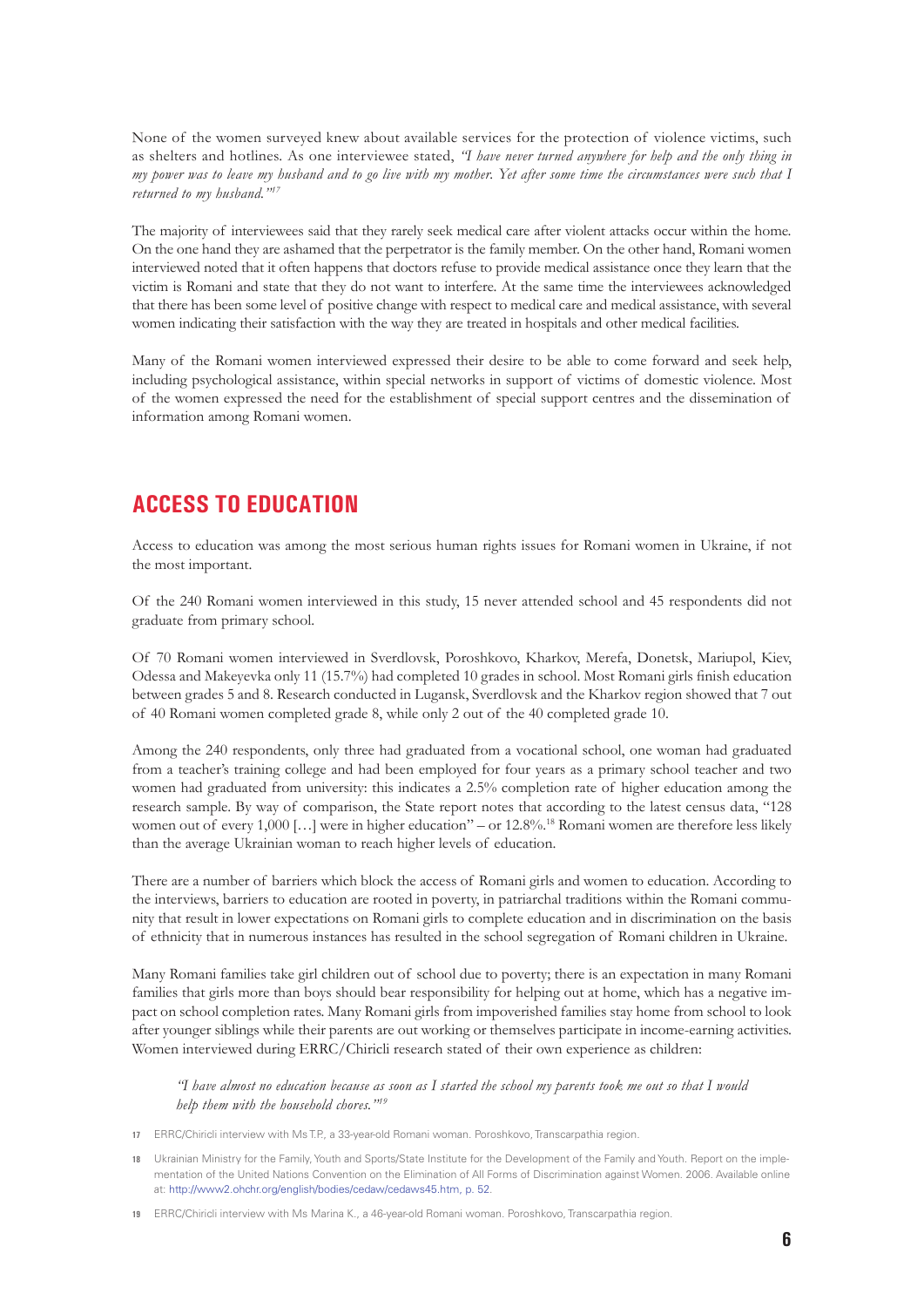*"I graduated from grade 4 at a Hungarian school. I could not go to school because my mother had six children, and while she was begging I looked after the other children."20*

*"My mother took me out of school because it was necessary to look after my brothers and sisters. We were five people in the family. Mama said that a Romani girl should be able to serve tea, welcome visitors, to clean and do the laundry."<sup>21</sup>*

Some of the Romani women interviewed stated that they would like their children go to school but that they cannot because they do not have adequate clothing to wear. Interviews conducted for this submission confirm the continued exclusion of Romani children from school as a result of poverty in Ukraine:

*"I did not go to school for the simple reason that I was forced to earn my living. My children now, too, do not go to school because they do not have shoes and dress."<sup>22</sup>*

Other times, the exclusion of Romani girls from school in Ukraine is the result of the practice of early marriage among some Romani families. An unpublished report by a Romani volunteer after working a year from September 2004 to August 2005 in Mukacheve, a town in southwestern Ukraine, noted that in the local predominantly Romani primary school, the number of female Romani students suddenly dropped after the 5th grade, when Romani boys and girls are between 12 and 13 years old. In the previous years, the percentage of Romani girls among all Romani pupils was over 50%, but in the 5th year it was only 20-25%. General monitoring of the situation of Romani women in Ukraine by Chiricli indicates that this practice continues today.

Romani women reported that other times children refuse to go to school because they face offensive and discriminatory remarks by classmates, which are generally tolerated by the teachers, even when reported by Romani parents:

*"My kids go to a Ukrainian school. The girl is the in 7th grade and the boy is in the 5th grade. They are treated in a bad manner. The other children hurt and beat them; the teachers do not pay enough attention. The children shout, "Dirty Gypsies!" The teachers rarely ask my children. There are times that my children come home from school and cry, 'Mummy, why are we hurt?' I reply: 'Roma have always been mistreated. You have to endure because you are Roma.' We have not addressed the school administration on this issue - there would be no positive outcome. Bad attitudes cannot be changed."<sup>23</sup>*

*"I was subjected to physical violence at school but not by the teachers. It was the Ukrainian children with whom I studied. The children beat me and called me names. My parents complained to the principal. The principal summoned the parents of these children but the measures taken have not helped and the children continued to mock me."<sup>24</sup>*

*In Odessa, a 14-year-old Romani girl testified: "People from school only say rude words to me and remind me about my origin; that I am Gypsy and that no Gypsy ever studied normally at school. Then I did not want to go to school."<sup>25</sup>*

Language poses another reason why education can become problematic for Romani children. Families from Western and Southern Ukraine mostly speak the Romani language at home and when they go to school they are face language difficulties. *"There were problems with the language; at home we spoke Romanes only; it was hard to understand the material at school. It was the same with all of my relatives."26* These difficulties are as a whole not addressed by teachers and school officials:

Educational segregation of Romani children also exists in Ukraine, and can take place in several forms. According to some research, Roma and non-Roma may study in the same schools but it often happens that

- **20** ERRC/Chiricli interview with Ms Sveltana N., a 43-year-old Romani woman. Holmok, Transcarpathia region.
- **21** ERRC/Chiricli interview with Ms N. Turkoman, a 38-year-old Romani woman. Makeyevka, Donetsk region.
- **22** ERRC/Chiricli interview Ms Julia K., a 49-year-old Romani woman. Poroshkovo, Transcarpathia region.
- **23** ERRC/Chiricli interview with Ms Mariana K. a 33-year-old Romani woman. Poroshkovo, Transcarpathia region.
- **24** ERRC/Chiricli interview with Ms Maria K., a 25-year-old Romani woman. Poroshkovo, Transcarpathia region.
- **25** ERRC/Chiricli interview with a 14-year-old Romani girl. Odessa, Odessa region.
- **26** ERRC/Chiricli interview with N., a 49-year-old Romani woman. Donetsk, Donetsk region.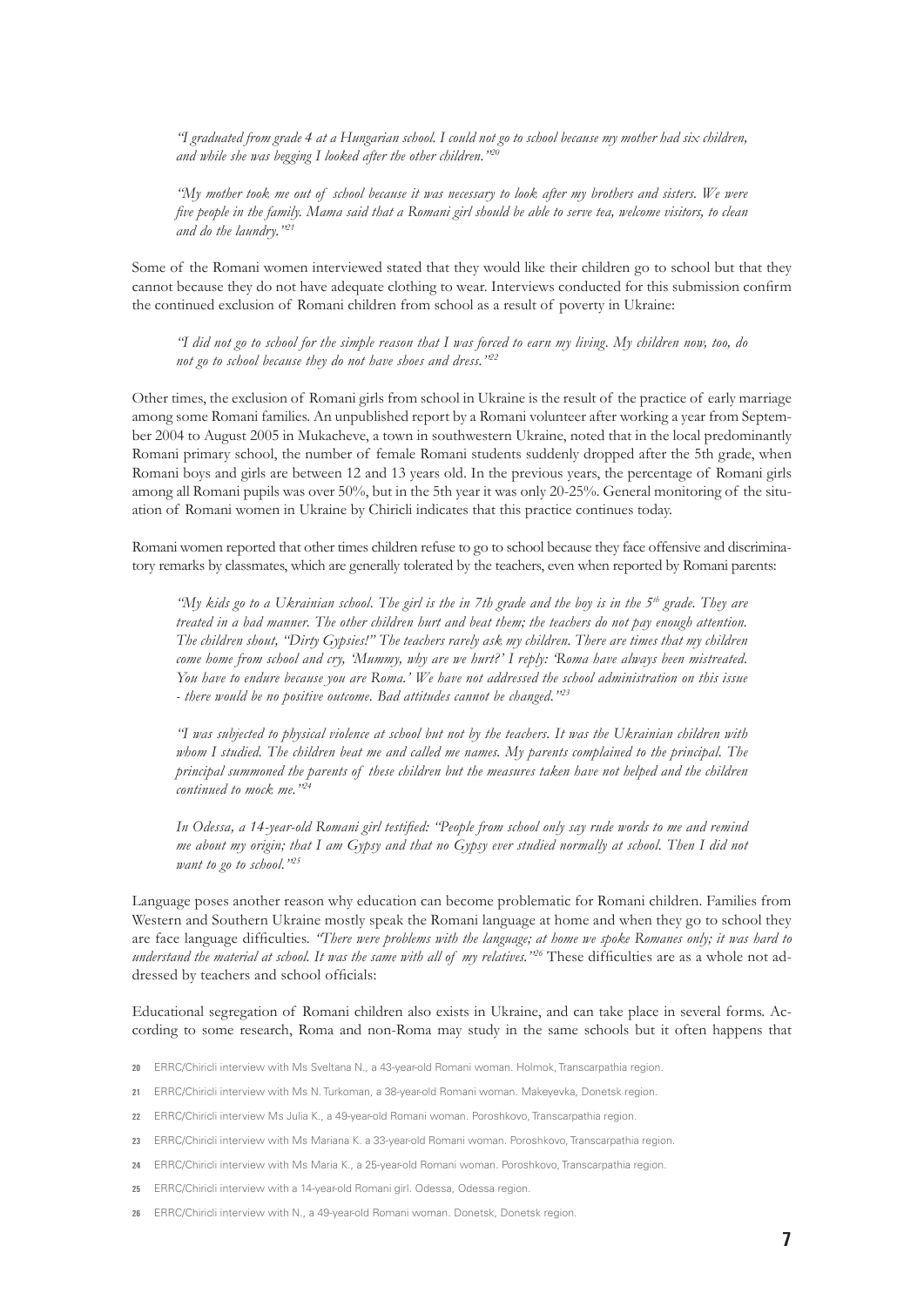non-Romani children sit in separate classrooms, or if Romani and non-Romani children are placed in the same classroom Romani children are be located separately within the classroom.

*"I went to a Ukrainian school. Roma also studied there; we had lessons together with the Ukrainians but the Romani children sat in the classroom separately."27*

 *"I studied at "Roma school N13" in Radvanka; only Romani children studied there."<sup>28</sup>*

## **ACCESS TO EMPLOYMENT**

The prospects of Romani women to secure gainful employment are dire. In addition to the barriers to employment resulting from ethnic discrimination, employers also discriminate against Romani women on the basis of their gender.

In 2005, Human Rights Watch reported that gender discrimination in the Ukrainian workforce, in both the public and private sectors, is widespread, with most women forced into lower paying jobs if any at all. Fully 80% of Ukraine's unemployed population is female.<sup>29</sup> In its 2006 report to the CEDAW Committee, the Ukrainian government reported that women account for 70% of all unemployed persons in the country.30

Of the 240 respondents in research for this submission:

- 70 women were unemployed (29.1%);
- 24 were formally employed (with contract;  $10\%$ );
- 16 were informally employed (no contract;  $6.7\%$ ); and
- 130 worked informally on the market selling goods or begging, or worked in the home (54.2%).

Among the women interviewed for this submission, therefore, 83.3% of women are out of work. Romani women are therefore disproportionately out of employment compared to general figures available from the government for all women in the country. Different sources of discrimination may contribute to this.

Romani women face direct discrimination when seeking employment by officials who are responsible for assisting them to enter the labour market.

*"At the employment bureau, I was registered for a couple of days and then I was removed from the register. I do not know why and when I asked the workers treated me poorly; they insulted me because they saw that I am a Romani woman. They told me: 'look, you Gypsy who came here to find a job. Go away, you don't need a job. Leave our place.'"<sup>31</sup>*

*"I was treated badly at the employment bureau. They shouted, "You, the Gypsies, do not want to work!"<sup>32</sup>*

Romani women also face direct discrimination by employers and are often not even given the chance to apply for available jobs.

*"Even if job openings have been announced, they [employers] would say "No" upon seeing me. They never spoke openly about nationality but it was a reason also."<sup>33</sup>* Indeed, one of the ERRC/Chiricli

- **27** ERRC/Chiricli interview with Ms Nora L. a 38-year-old Romani woman. Poroshkovo, Transcarpathia region.
- **28** ERRC/Chiricli interview with Ms Nadezda L., a 23-year-old Romani woman. Uzghorod, Transcarpathia region.
- **29** Human Rights Watch. *World Report 2005*. Available at: [http://www.hrw.org/legacy/english/docs/2005/01/13/ukrain9884.htm.](http://www.hrw.org/legacy/english/docs/2005/01/13/ukrain9884.htm)
- **30** Ukrainian Ministry for the Family, Youth and Sports/State Institute for the Development of the Family and Youth. Report on the implementation of the United Nations Convention on the Elimination of All Forms of Discrimination against Women. 2006. Available online at: <http://www2.ohchr.org/english/bodies/cedaw/cedaws45.htm>, p. 59.
- **31** ERRC/Chiricli interview with Ms Sveltana F., a 28-year-old Romani woman. Poroshkovo, Transcarpathia region.
- **32** ERRC/Chiricli interview with Ms Mariana K., a 33-year-old Romani woman. Poroshkovo, Transcarpathia region.
- **33** ERRC/Chiricli interview with Ms B., a 21-year-old Romani woman. Kiev, Kiev region.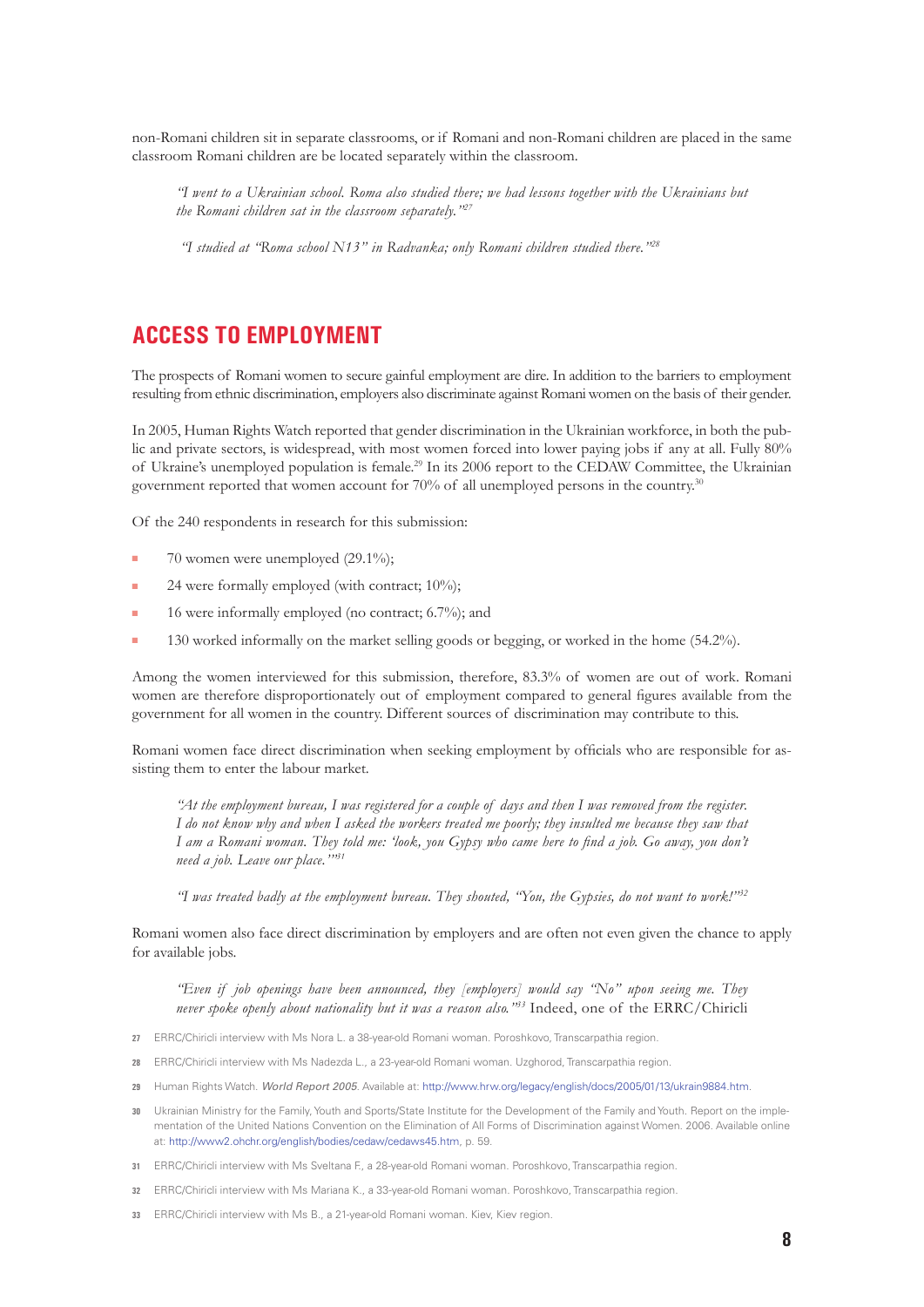researchers accompanied Ms B. to the employment bureau where the staff members were helpful but once Ms B. left the staff member said that such an obvious Roma appearance would prevent her from getting a job.<sup>34</sup>

*"I graduated from the Faculty of Psychology at the University in Kiev. I was one of the best students at the University and thought I would find a job without problems. In October 2009, I saw information about job vacancy at the centre for women. I have called and told about my skills and the diploma I have. The head of the centre told me that I should come and work there, as they need people like me. She told me 'do not go to any other places, come to us.'* I followed her advice and didn't call to any other places. The next *day I went to meet with the woman but when her assistant saw me and understood that I am Romani, she told me that the head is not at the office and that they don't have any vacancies. Sometime later I went to the polyclinic, I had my CV and wanted to ask if they had any vacancies. As soon as the doctor saw me she didn't want to talk to me, she was aggressive and insulted me by treating me in this way. It was obvious that she understood that I am Romani. I wanted to give her my CV, but she didn't want to take it."<sup>35</sup>*

### **ACCESS TO HEALTH CARE**

Extreme poverty, inadequate housing and the disadvantaged position of Romani women make their health situation significantly worse then that of the other female populations in Ukraine, or that of Romani men. Many of the healthcare concerns of Roma in Ukraine are directly linked to the extreme poverty in which the majority live.

Interviews with public health official across Ukraine in a study by the Ukrainian Institute for Social Studies on the current problems of Roma in the country revealed that the general health level of Roma residents in highdensity "compact living" communities was poor, mostly a result of widespread poverty, inadequate nutrition, poor hygiene and substandard housing. Only 50% of the Romani respondents of the nationwide study said that they had sufficient daily meals, 31% reported that they did not have enough food several times a month and 15% said they had no food at least one day a week. In some locations, the figures vary. Paradoxically, in some urban areas where the average income levels of Roma are higher than in rural areas, more people experience regular hunger and starvation. In Uzghorod, for example, according to one estimate, around 70% of the Romani population face regular malnutrition. The study also showed that many Roma run serious risks of intestinal infections from unclean water. According to the study, only 32% of respondents said that they had water connections to their homes, and nearly  $20\%$  used surface water for cooking and drinking.<sup>36</sup>

There appears to be little to no visible improvement in the ensuing period in this regard: All Romani women interviewed for this submission testified as to the poor housing conditions in which they live.

*"Housing conditions greatly affect our health. The house is wet and cold; there is a cement floor in the house. The heating has been turned of. We have no funds to install individual heating so we will again be cold in witer."37* 

*"The conditions of the house are very bad. Our basic needs are not met. Children have nowhere to sleep; there are no beds for them. We live in poverty and we do not have any money for food or firewood. […] We have almost no food in our house now."<sup>38</sup>*

The impact of these conditions on the health situation of Romani women can be acute. Separate attention should be paid to the high rate of tuberculosis among the Ukrainian Romani population. According to a recent assessment on the need for Romani health mediators in Ukraine, medical experts have noted that the number of adult Roma suffering from tuberculosis ranges between 10% (for wealthier communities) to 30-40% (among

- **34** Observations of the ERRC/Chiricli researcher. Kiev, Kiev region.
- **35** ERRC/Chiricli interview with a 25-year-old Romani woman. Kiev, Kiev region.
- **36** Ukrainian Institute for Social Studies, International Renaissance Foundation. *Analysis of Real Problems and Needs of Roma People in Ukraine*. Kiev, October 2003, p. 13.
- **37** ERRC/Chiricli interview with Ms Lubov B., 50-year-old Romani woman. Sverdlovsk, Lugansk region.
- **38** ERRC/Chiricli interview with Ms Julia K., a 49-year-old Romani woman. Poroshkovo, Transcarpathia region.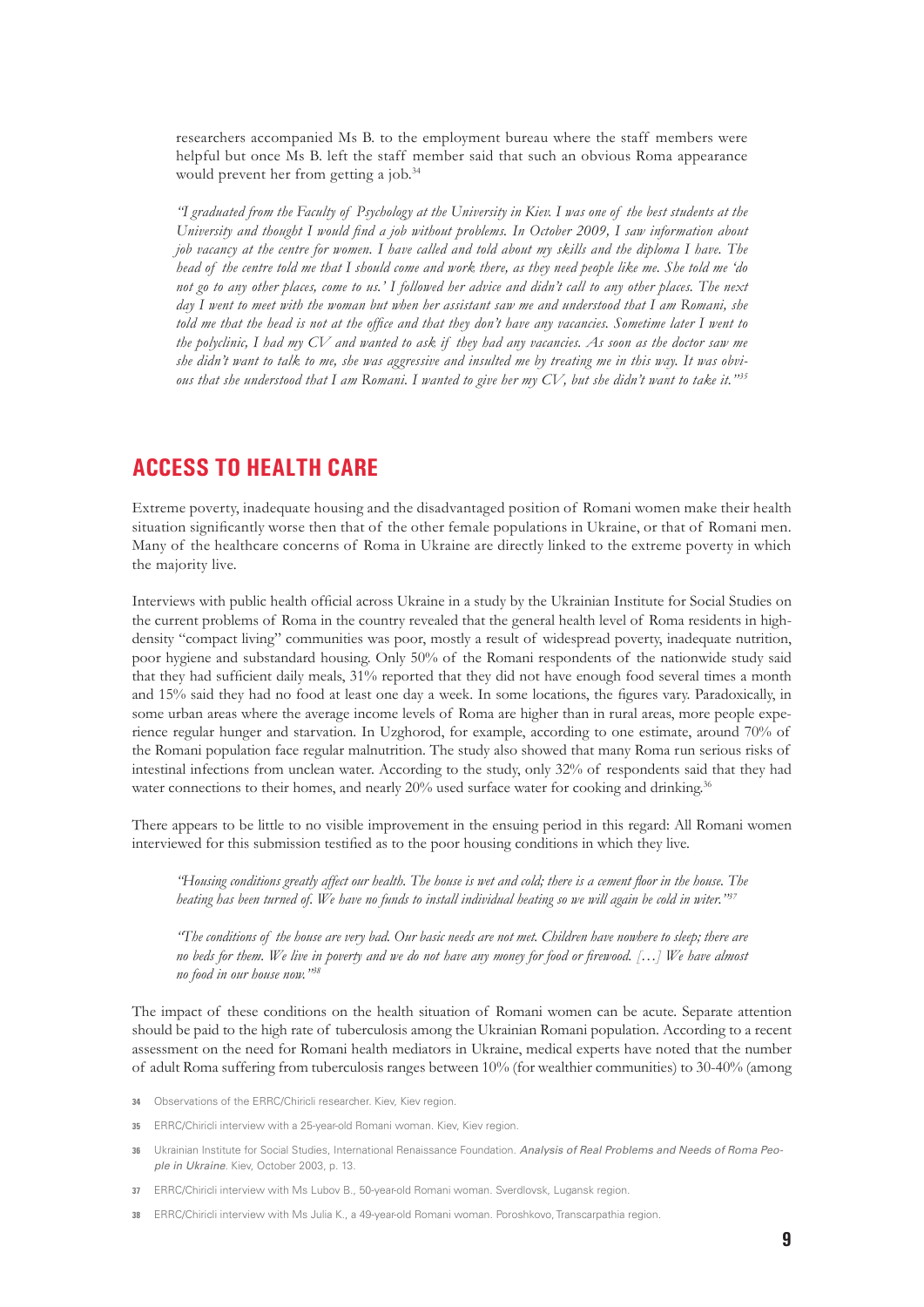**Access to adequate housing** is one of the biggest human rights concerns for most of Romani women in Ukraine. All Romani women interviewed for this submission testified as to the poor housing conditions in which they live. Many Romani women live in houses without gas, water supply, electricity, heating, etc. Many houses have no proper roof or windows, the walls often leak. Such substandard housing has a tremendously negative effect on the health status of Romani women. It often happens that several families live together in one small room without any possibility to move into separate houses. Many Roma do not have proper registration documents for their property and face constant fear of being eviction and living on the street with small children. Public services or improvements such as road construction or basic renovations are thoroughly absent. Many Roma testified to the ERRC and Chiricli that local authorities continuously refuse to provide proper documentation or permission for eligible Romani families to legalise their current homes or build improvements. The Ukrainian government has no programmes that address the uniquely problematic housing concern of Roma that arise directly from their stigmatisation by non-Roma.

the poorer communities). Medical experts note that there are twice or three times as many Roma suffering from tuberculosis than is affirmed by official statistical data. In this assessment, the respondents specified that their poor health position resulted from several reasons: "the pension is not big enough to buy food, clothes and other basics," "Roma are so poor that they do not have enough money even to buy medication," "We cannot afford to pay for education of their children and grandchildren," and "Our living conditions are bad".<sup>39</sup>

Difficulties in access to health care arise from a number of factors, one reason being the absence of medical registration cards or insurance. For example, out of 30 Romani women in Odessa interviewed for this submission only six (20%) had medical insurance and medical registration cards. At the same time, the women interviewed did now know of any measures by the responsible public authorities to facilitate the provision of medical registration cards to enable them able to access health care.

Discrimination against Roma by medical professionals also affects the access of Romani women to adequate health care. A high number Romani women interviewed for this submission said that they faced discrimination, inhuman and degrading treatment by doctors and other hospital staff, which in some cases culminated in denial of a health care treatment. For example, one interviewee recalled that in 2007 her 2-year-old son had pneumonia but was turned away from the local hospital because the doctor did not accept 'Gypsies'.40

Romani women in the Odessa region in particular noted discriminatory treatment in access to medical services. All 30 women interviewed in the region noted that doctors treat Romani women differently than non-Roma, that doctors are afraid to visit Romani settlements and that they often hear derogatory remarks about Roma in hospitals. As one Romani woman stated: *"Every time I go to the hospital, the doctors insult me. They tell me that I am Gypsy and that Gypsies are dirty and criminals."<sup>41</sup>*

All Romani respondents during a July 2006 ERRC field mission in the Dnipropetrovsk region stated that they had negative experiences with health care institutions. Thirty percent of persons interviewed said they did not receive qualified medical assistance including free choice of a doctor and health care institution. This, in particular, according to the respondents, manifested itself in the form of "improper and disrespectful attitudes on the part of doctors", "medical staff extorting bribes", "refusals to provide medication for free" and "low proficiency of the doctors".<sup>42</sup> While some of these problems may be faced by the non-Roma population, evidence suggests that the problems are exacerbated for Roma.

During research for this submission in 2009, many Romani women stated that doctors refuse to provide any kind of medical assistance until being paid for the service. The interviews also revealed that discrimination occurs in the level of payment required of Roma and that Romani women are particularly vulnerable to discrimination and bribery during pregnancy.

- **39** Chiricli. *Declaration on the need of Romani health mediators in Ukraine*. November 2008.
- **40** ERRC/Chiricli interview with Ms K., a young Romani woman. Pavlograd, Donetsk region.
- **41** ERRC/Chiricli interview with Ms Sveltana N. Odessa, Odessa region.
- **42** European Roma Rights Centre. *Proceedings Discontinued: The Inertia of Roma Rights Change in Ukraine*. Budapest, 2006, p.76.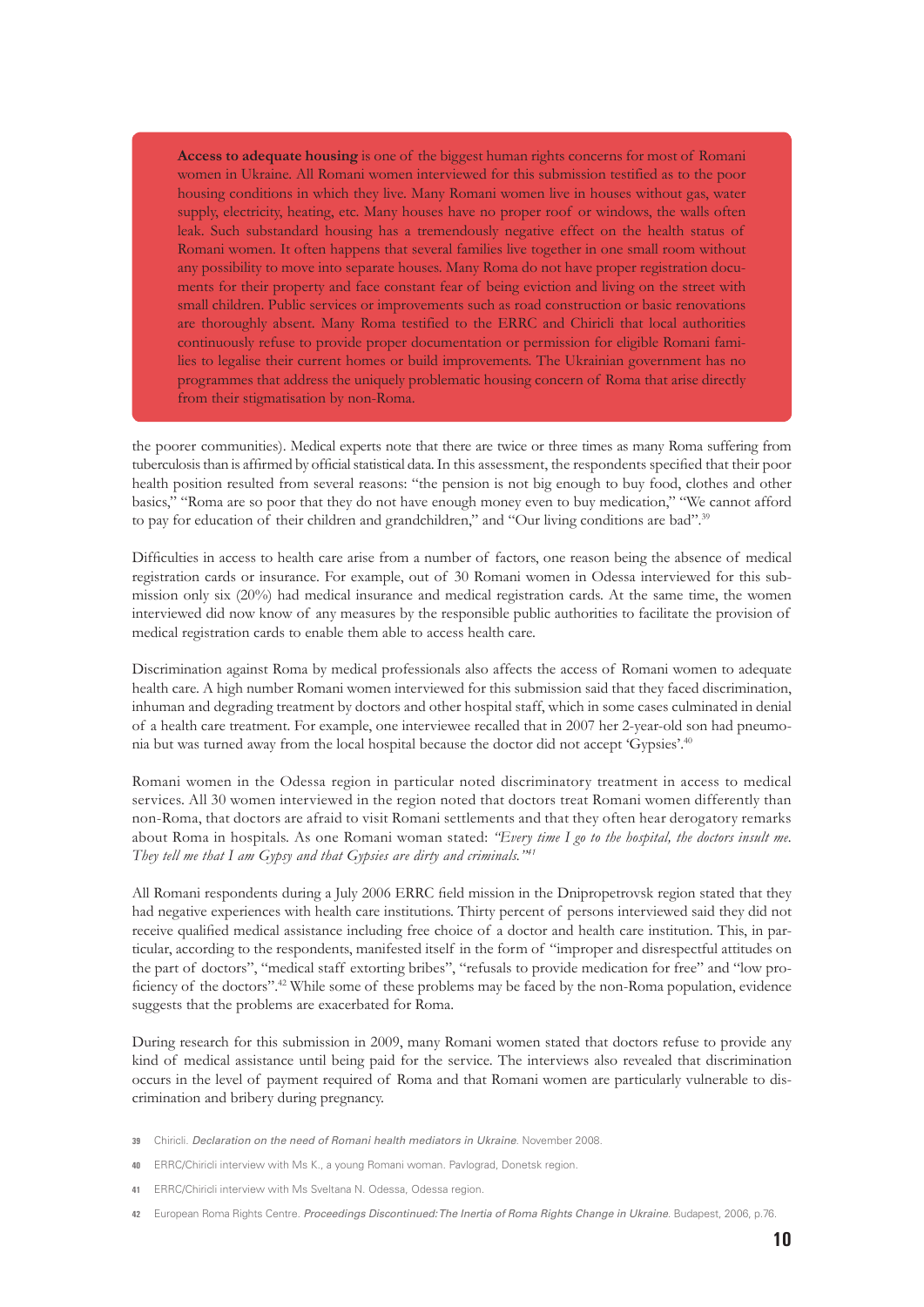*"At the hospital there is a good attitude towards you when you give money to doctors. If you do not give money they can put all Roma in one room - both the dirty and the clean (those who live a normal life). If you give them money they will place you in a ward with the Ukrainians."<sup>43</sup>*

*"The difference in treatment is significant. We went to a hospital when my daughter was giving birth to her child. We were told that we had to pay the doctor 500 USD or look for another hospital. After talking with other people who were not Romani, I found out that we were told an amount twice as high as the other people. But I did not have any other choice. I borrowed this money and paid because the health of my children is more valuable for me."<sup>44</sup>*

In one extreme case, in February 2005 Ms T.M., a pregnant Romani woman was nearly killed by the negligent medical intervention of a gynaecologist in Chop, Zakarpatia region. On February 1, the woman went to hospital for a check-up, after feeling ill. After examining her, the gynaecologist told her that she was in fact pregnant and advised her to have an abortion and have no more children in the future, saying that "you Gypsies should not multiply like cockroaches." As the woman was only in the second term of the pregnancy, the doctor decided there was no need to perform the abortion in a proper surgical environment. Instead, the doctor immediately began the surgery in the same out patient ward that the examination took place in. The doctor concerned apparently undertook none of the required preliminary medical tests before commencing and continued the operation even when the woman began to complain of a sharp pain and pleaded with her to stop. It was only when she began to bleed profusely that the gynaecologist sent her to the local hospital where three doctors struggled for three hours in surgery to save her life. Once her condition stabilised, the gynaecologist offered her family money (the Hryvna equivalent of less than 10 EUR) so that they would not lodge a complaint.<sup>45</sup>

Worryingly, even emergency services were inaccessible for many of the Romani women interviewed. Ambulances often do not go to Romani neighbourhoods: As soon as they learn that the call for assistance is from Romani neighbourhood ambulance operators simply hang up the phone: *"The ambulance does not come to our area."*<sup>46</sup>

#### **RECOMMENDATIONS**

The ERRC and Chiricli urge the Committee to recommend to the Ukrainian government the following measures as necessary to be implemented in the shortest time possible in order to redress the worrying situation of Romani woman in Ukraine:

- Without delay, adopt and proactively implement a comprehensive anti-discrimination law providing protection against discrimination on the basis of both ethnicity, gender and multiple discrimination, with a special emphasis on mechanisms to ensure an effective remedy in cases of discrimination against Romani women;
- Victims of alleged violations should be encouraged to bring complaints against their perpetrators. Information should be disseminated on how to bring complaints and should be always available to the public;
- At the highest levels, speak out against discrimination against Romani women and make it clear that racism will not be tolerated;
- Ioin the Decade of Roma Inclusion and adopt and implement the requisite action plans in the areas of health, employment, education, housing, gender equality and non-discrimination;
- Collect, disseminate and use for effective policy development purposes, data disaggregated by ethnicity and gender in all areas relevant to the human rights situation of Romani women;
- Sanction police officers for abusing or failing to protect Romani women from all forms of violence, and train them to respond to the needs of this group in a manner which respects human rights and procedural norms;

**<sup>43</sup>** ERRC/Chiricli interview with Ms Mariana K., a 33-year-old Romani woman. Poroshkovo, Transcarpathia region.

**<sup>44</sup>** ERRC/Chiricli interview with Ms Anna S., a 46-year-old Romani woman. Kiev, Kiev region.

**<sup>45</sup>** European Roma Rights Centre. *Proceedings Discontinued: The Inertia of Roma Rights Change in Ukraine*. Budapest, 2006, p.77.

**<sup>46</sup>** ERRC/Chiricli interview a 20-year-old Romani woman. Odessa, Odessa region.